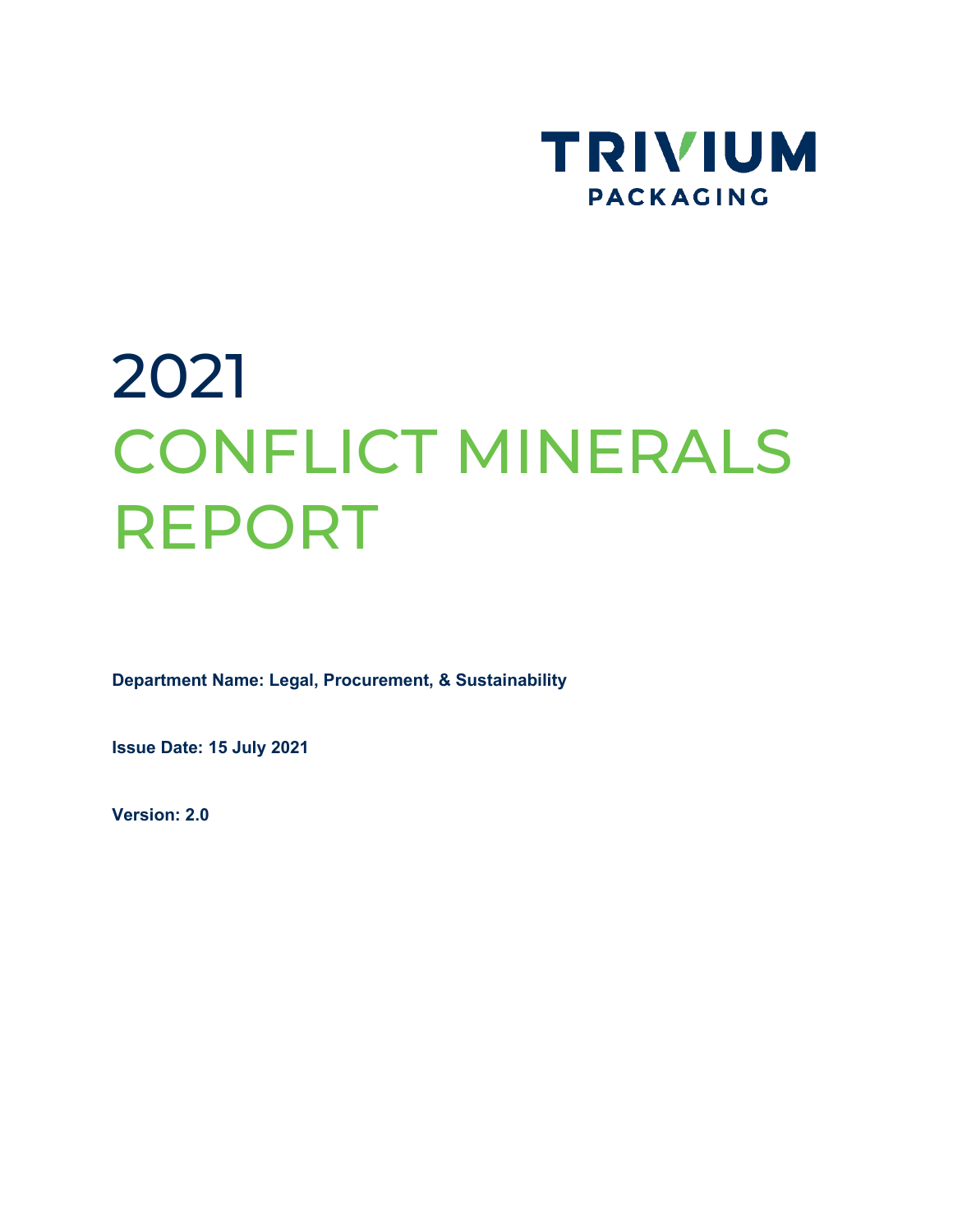# Conflict Minerals Report

At Trivium Packaging, we are committed to the responsible sourcing of the minerals which are needed for the manufacturing of our products.

This Report asserts our commitment to complying with the EU Conflict Minerals Regulation 2017/821, implemented on 1st January 2021 (the "Regulation") and describes our supply chain due diligence process for conflict minerals Conflict minerals are defined as columbite-tantalite (coltan), cassiterite, gold, wolframite, or their derivatives, which are limited to tantalum, tin, and tungsten (collectively, "Conflict Minerals"). In politically unstable areas, the minerals trade can be used to finance armed groups, fuel forced labor and other human rights abuses, and support corruption and money laundering.

## 1. Company Overview and Scope

Trivium Packaging is a global leader in infinitely recyclable metal packaging solutions, for most of the world's leading food, and consumer brands.

Our steel packaging products are made from tinplate (electrolytic tinplated steel & electrolytic chromium coated steel) which is included in the definition of Conflict Minerals.

Except as described above, we do not use Conflict Minerals in our manufacturing processes.

### 2. Our Approach to Due Diligence

Tin is one of the minerals which could be linked to armed-conflicts and related human rights abuses, which explains why companies must check that what they buy is sourced responsibly and does not contribute to conflict or other related illegal activities.

Our due diligence program relating to Conflict Minerals is designed accordingly, based on the reporting requirements of the Regulation but also the US Dodd-Frank Wall Street Reform and Consumer Protection Act of 2010, even though Trivium does not fall within the scope of the latter as it is not a company listed on the US Stock Exchange.

For 2020, a reasonable country of origin inquiry ("RCOI") was conducted in good faith. It is designed to determine whether any of the necessary Conflict Minerals in